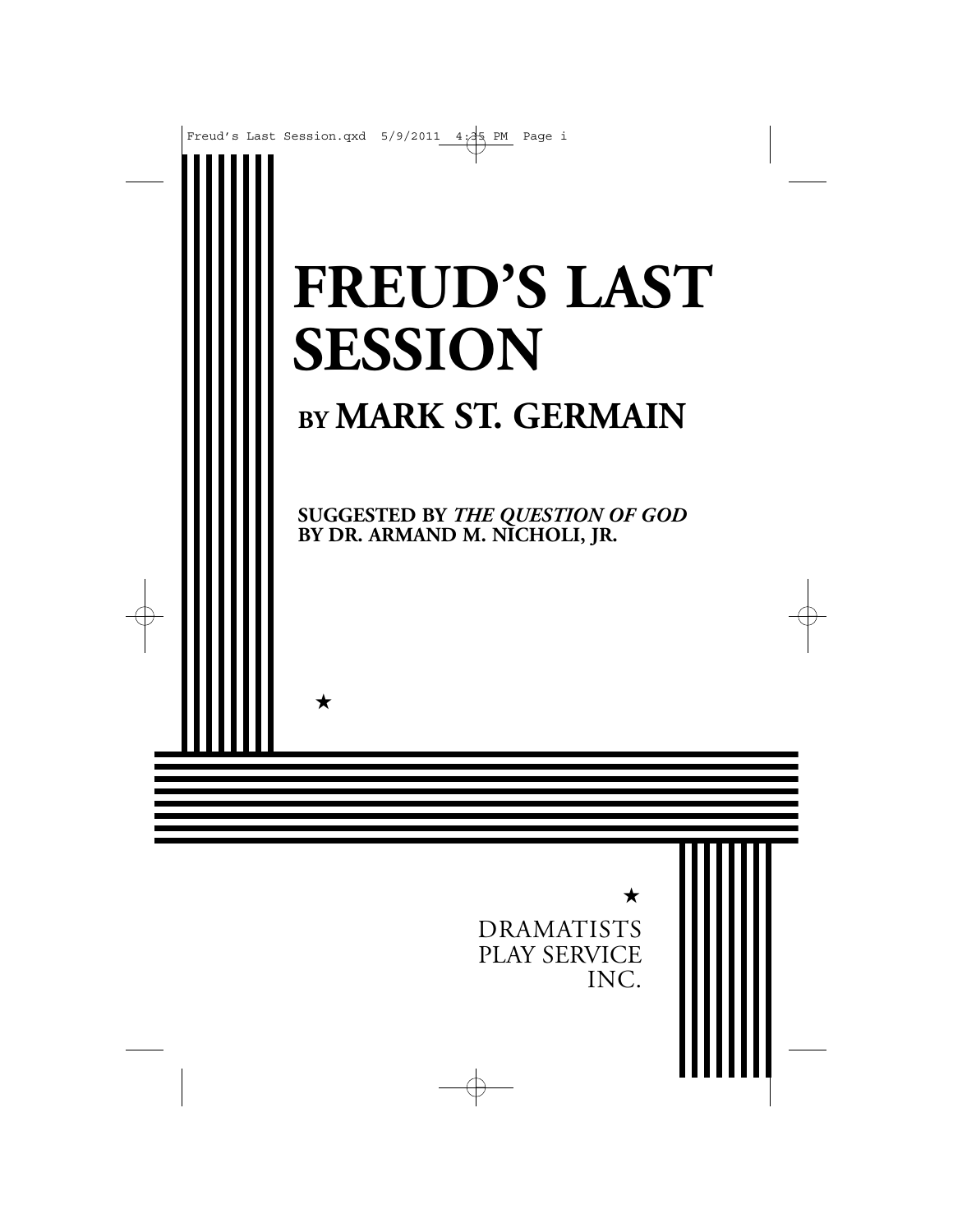#### FREUD'S LAST SESSION Copyright © 2010, Mark St. Germain

#### All Rights Reserved

CAUTION: Professionals and amateurs are hereby warned that performance of FREUD'S LAST SESSION is subject to payment of a royalty. It is fully protected under the copyright laws of the United States of America, and of all countries covered by the International Copyright Union (including the Dominion of Canada and the rest of the British Commonwealth), and of all countries covered by the Pan-American Copyright Convention, the Universal Copyright Convention, the Berne Convention, and of all countries with which the United States has reciprocal copyright relations. All rights, including without limitation professional/amateur stage rights, motion picture, recitation, lecturing, public reading, radio broadcasting, television, video or sound recording, all other forms of mechanical, electronic and digital reproduction, transmission and distribution, such as CD, DVD, the Internet, private and file-sharing networks, information storage and retrieval systems, photocopying, and the rights of translation into foreign languages are strictly reserved. Particular emphasis is placed upon the matter of readings, permission for which must be secured from the Author's agent in writing.

The English language stock and amateur stage performance rights in the United States, its territories, possessions and Canada for FREUD'S LAST SESSION are controlled exclusively by DRAMATISTS PLAY SERVICE, INC., 440 Park Avenue South, New York, NY 10016. No professional or nonprofessional performance of the Play may be given without obtaining in advance the written permission of DRAMATISTS PLAY SERVICE, INC., and paying the requisite fee.

Inquiries concerning all other rights should be addressed to The Susan Gurman Agency, 245 West 99th Street, Suite 24A, New York, NY 10025. Attn: Susan Gurman. Email at rights@gurmanagency.com.

#### **SPECIAL NOTE**

Anyone receiving permission to produce FREUD'S LAST SESSION is required to give credit to the Author as sole and exclusive Author of the Play on the title page of all programs distributed in connection with performances of the Play and in all instances in which the title of the Play appears for purposes of advertising, publicizing or otherwise exploiting the Play and/or a production thereof. The name of the Author must appear on a separate line, in which no other name appears, immediately beneath the title and in size of type equal to 50% of the size of the largest, most prominent letter used for the title of the Play. No person, firm or entity may receive credit larger or more prominent than that accorded the Author. The billing must appear as follows:

> FREUD'S LAST SESSION by Mark St. Germain suggested by *The Question of God* by Dr. Armand M. Nicholi, Jr.

The following acknowledgments must appear on the title page in all programs distributed in connection with performances of the Play:

Originally produced at Barrington Stage Company, Pittsfield, MA, Julianne Boyd, Artistic Director; Richard M. Parison, Jr., Producing Director.

> Off-Broadway Production produced by Carolyn Rossi Copeland, Robert Stillman and Jack Thomas.

#### **SPECIAL NOTE ON CD**

A CD with cue sheet of the original sound design by Beth Lake is available through the Play Service for \$35.00, plus shipping and handling. The nonprofessional fee for the use of this music is \$25.00 per performance.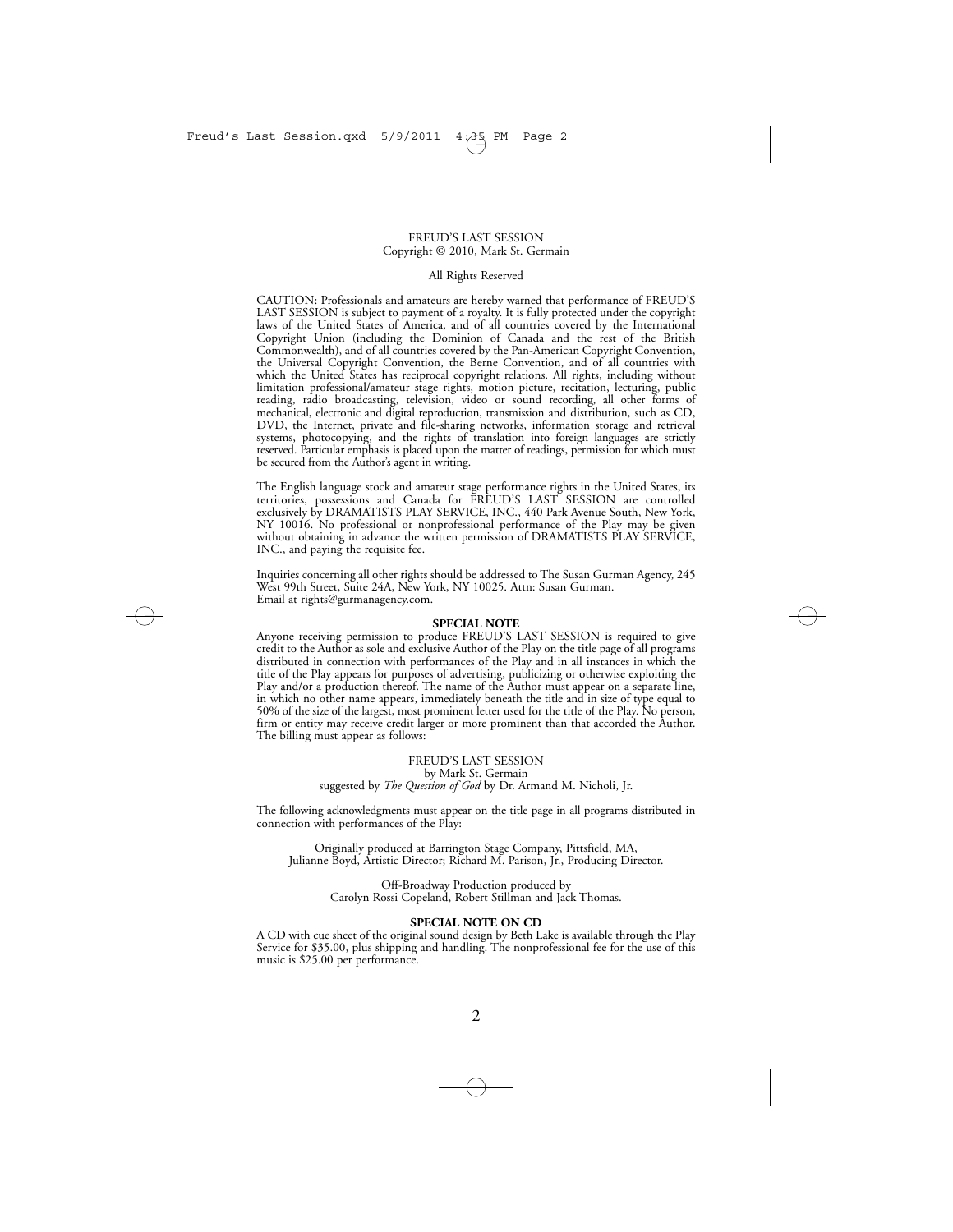### **ACKNOWLEDGMENTS**

The Playwright wishes to thank the many people who volunteered their time and talent in developing FREUD'S LAST SESSION since its first draft: Dr. Armand M. Nicholi, Jr.; Julie Boyd and the Barrington Stage Company who did a four-day workshop of the play last summer; HB Playwrights Foundation, Donna de Matteo Executive Director, the HB Playwrights Unit; William Hayes and Palm Beach Dramaworks; and Mary Ann Quinson and the Cosmopolitan Club's Drama Committee. Much appreciation goes to Maureen Anderman, Matthew Conlon, Laura Shaine Cunningham, Donna DeMatteo, Rasa Allan Kazlas, Rene Lutz, Marlene Mancini, Giovanni Villari, Fritz Weaver, Robert Zukerman.

Most especially, he would like to thank his invaluable critic, wife and best friend, Maggi St. Germain.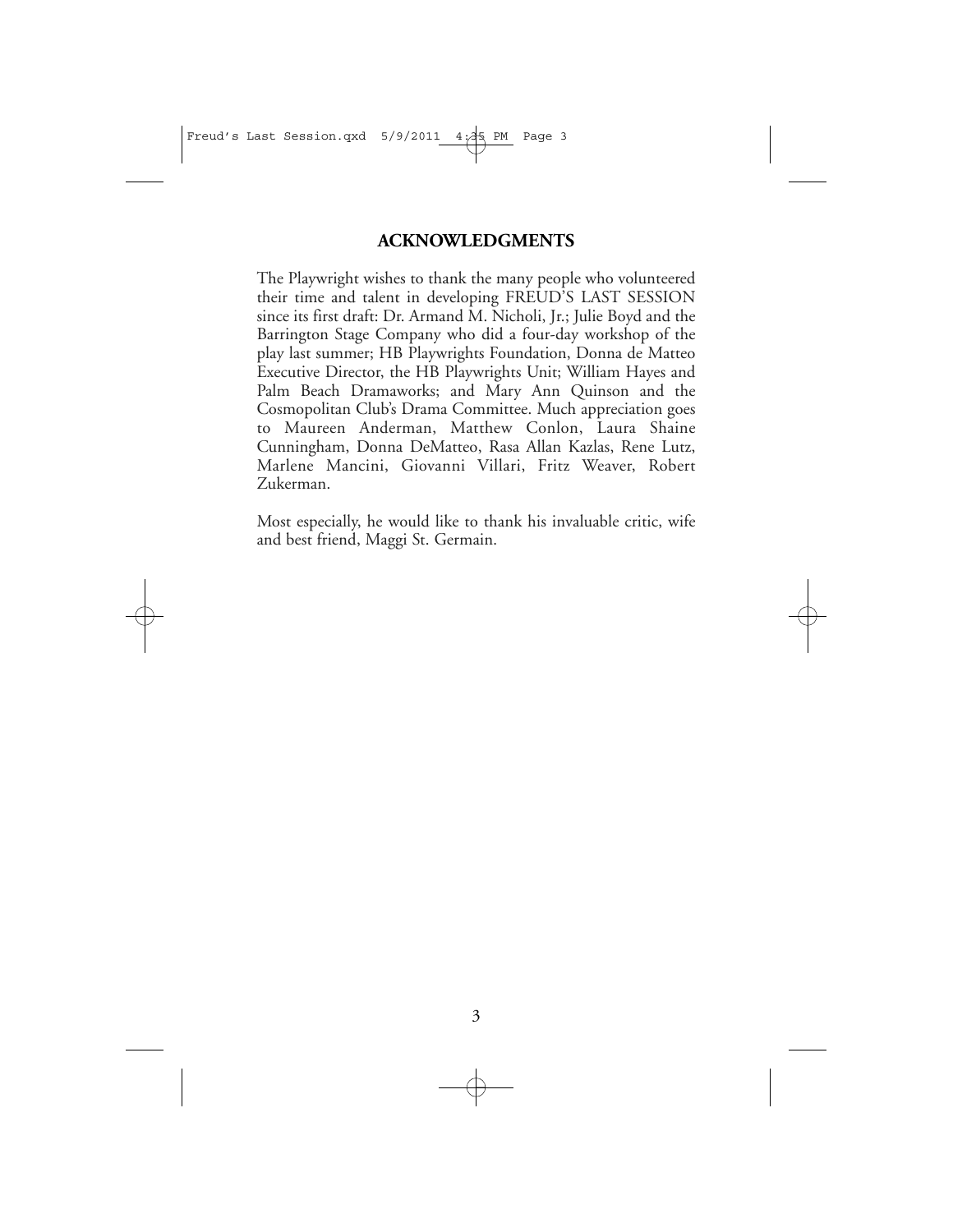FREUD'S LAST SESSION received its world premiere at the Barrington Stage Company's Stage 2 (Julianne Boyd, Artistic Director; Richard M. Parison, Jr., Producing Director) in Pittsfield, Massachusetts, opening on June 10, 2009. It was directed by Tyler Marchant; the set design was by Brian Prather; the lighting design was by Clifton Taylor; the costume design was by Mark Mariani; the sound design was by Beth Lake; the press representative was Charlie Seidenburg; the casting was by Pat McCorkle, CSA; and the stage manager was Kate J. Cudworth. The cast was as follows:

Carolyn Rossi Copeland, Robert Stillman and Jack Thomas presented the Barrington Stage Company production of FREUD'S LAST SESSION Off-Broadway at the Marjorie S. Deane Little Theater in New York City, opening on July 22, 2010. It was directed by Tyler Marchant; the set design was by Brian Prather; the lighting design was by Clifton Taylor; the costume design was by Mark Mariani; the sound design was by Beth Lake; the press representative was Jim Randolph; the casting was by Pat McCorkle, CSA; and the production stage manager was Kate J. Cudworth. The cast was as follows: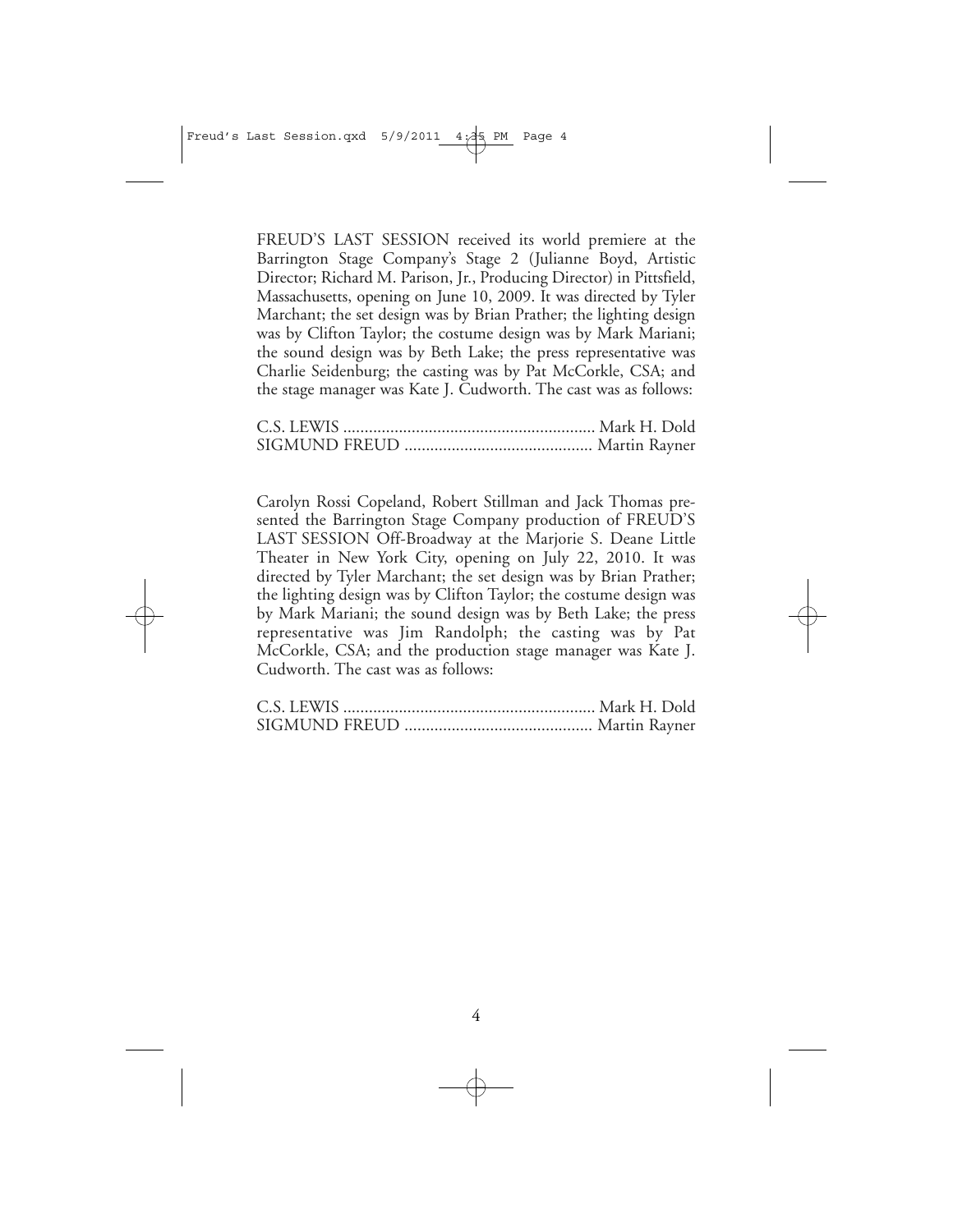## **CHARACTERS**

SIGMUND FREUD, age 83 C.S. LEWIS, age 40

## **TIME**

September 3, 1939

## **PLACE**

Freud's study 20 Maresfield Gardens Hampstead, NW London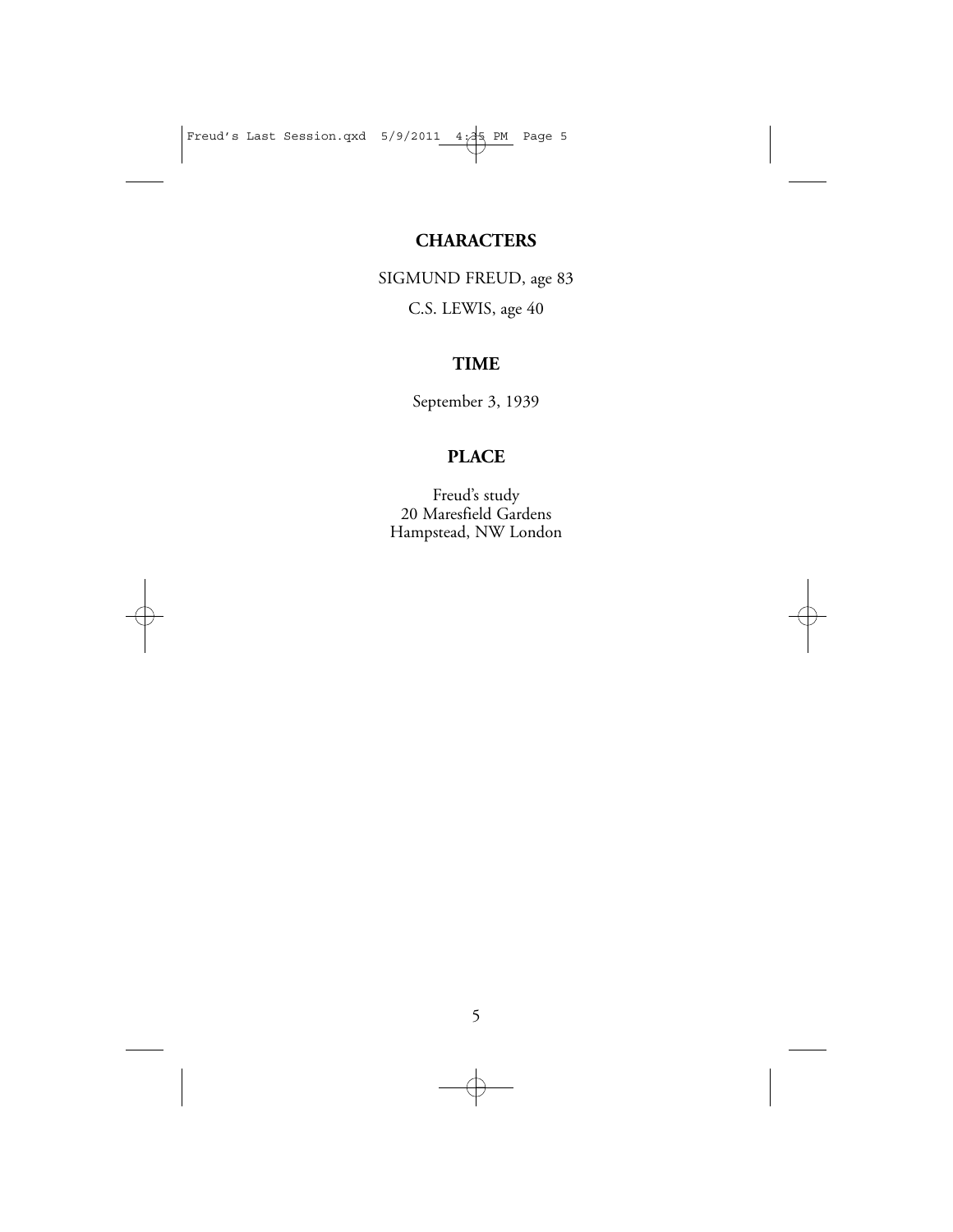# **FREUD'S LAST SESSION**

*September 3, 1939. Morning.*

*As lights dim, the voice of a BBC announcer is heard.*

BBC ANNOUNCER. There is still no official response to the Prime Minister's ultimatum that all troops be immediately withdrawn from Poland. The German Ministry continues to assert Chancellor Hitler's claim that the Polish state has ignored all offers of peaceful settlement and refuses to respect the frontiers of the Reich. *(Lights slowly up on the study of Dr. Sigmund Freud. The room is filled with books, the walls with artwork. Dr. Freud sits behind his desk, listening to his radio. The desk is crowded with antiquities from around the world; reliefs, statues and busts. A leather chair faces the doctor's desk. Upstage, a couch, covered by a richly embroidered quilt.)* Prime Minister Chamberlain is expected to address the nation shortly. Regular programming will be interrupted to bring you his broadcast. *(Sound of a barking dog offstage.)* We have just received confirmation that Slovakian troops have joined the German invasion — *(Freud turns off his radio. He calls offstage to his dog, Jo-Fi, who continues to bark.)*

FREUD. Jo-fi! You hear someone coming? Smart dog! Come here, Jo-Fi! Run to Papa! *(A bark. No dog.)* Or just sit there. *(Sound of doorbell. Freud looks at his watch and exits. Offstage, he opens the front door.)*

LEWIS. *(Offstage.)* Dr. Freud; I'm Professor Lewis.

FREUD. *(Offstage.)* Good morning, Professor.

LEWIS. *(Offstage.)* Good morning.

FREUD. *(Offstage.)* I had given you up for lost. Come this way; we can speak in my study. *(Freud enters, followed by Lewis.)* LEWIS. I am terribly sorry to be so late.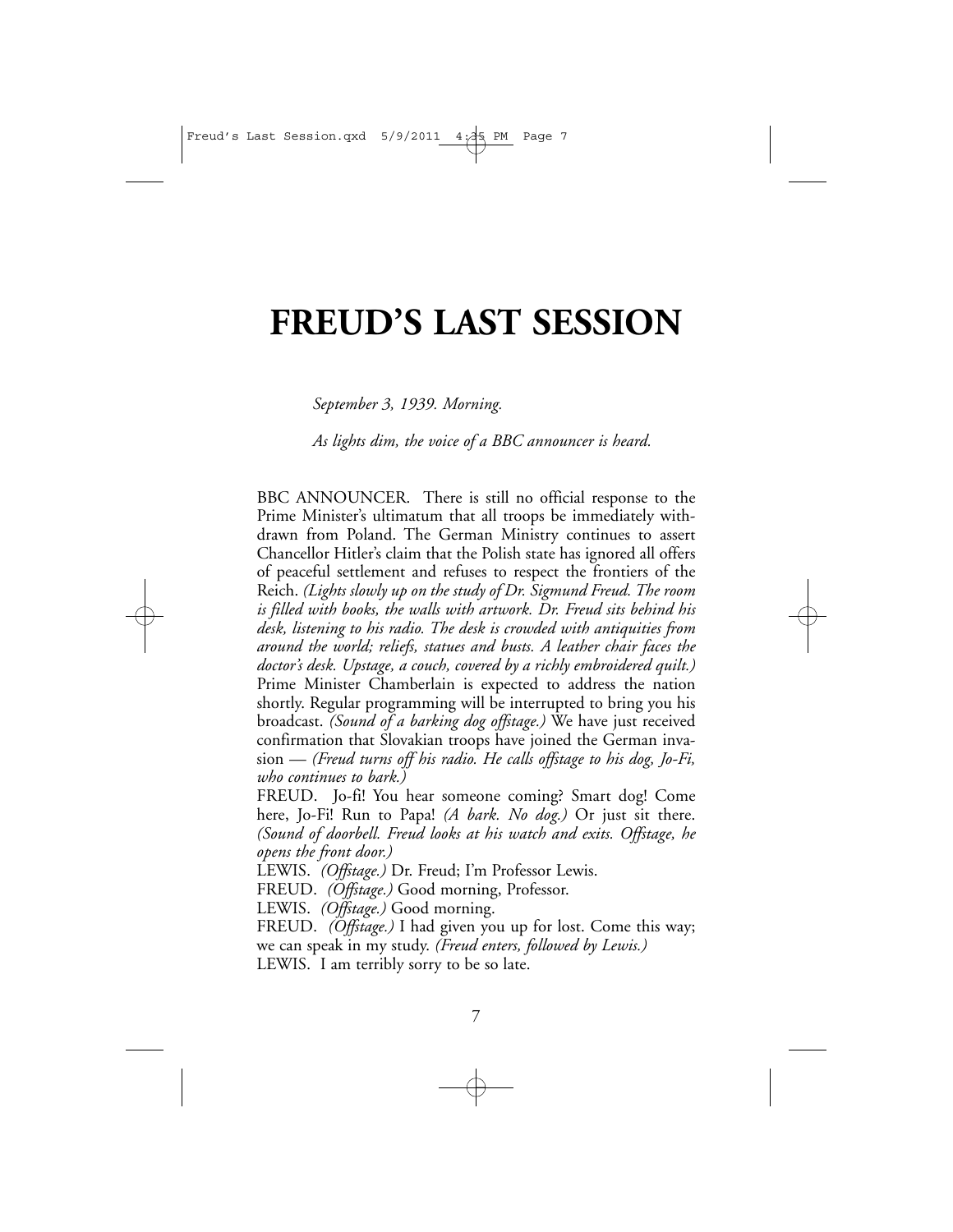FREUD. If I wasn't eighty-three I would say it doesn't matter.

LEWIS. The rail schedules are useless with the evacuations. All the trains are leaving London, not coming here. I watched coach after coach pass through Oxford Station with children they're taking to the countryside. They're emptying hospitals as well.

FREUD. And prisons.

LEWIS. Really?

FREUD. Anywhere air attacks are likely. Thousands of convicts near the end of their sentences are being released.

LEWIS. You've been listening to the radio?

FREUD. Yes. I find it convenient to be warned before being bombed. Chamberlain is due to make an announcement. I must tell you that my doctor will be coming shortly, so our visit must be brief. Let me take your coat. My wife and our housekeeper are out shopping for any canned goods they can find. We must prepare for the worst. *(Freud takes Lewis' coat; Lewis removes a small cardboard box from his pocket.)*

LEWIS. Of course. Perhaps under the circumstances we should simply postpone it.

FREUD. Until when, Professor? Do you count on your tomorrows? I do not. *(Freud exits with Lewis' coat; sound of Jo-Fi barking.)* LEWIS. What kind of dog is he?

FREUD. *(Offstage.)* A Chou. He stays with me through all my sessions. *(Freud returns.)* Jo-Fi is my emotional barometer. If a patient is calm, he stretches out at my feet. But if a patient is agitated, Jo-Fi stands at my side and never takes his eyes off him.

LEWIS. So what should I make of him running away at the sight of me?

FREUD. He, too, is a stickler for punctuality.

LEWIS. I see. What a marvelous study.

FREUD. My daughter Anna decorated it to be a replica of my office in Vienna.

LEWIS. *(Looks through the French doors.)* You have a beautiful view. FREUD. The garden, yes. When I looked out my window at home I saw only Nazis burning my books. Please sit. *(Lewis stares at Freud's famous couch. Freud indicates the chair before his desk.)* Not there. Here.

LEWIS. Thank you.

FREUD. Since we have so little time perhaps we should come to the reason I wrote you.